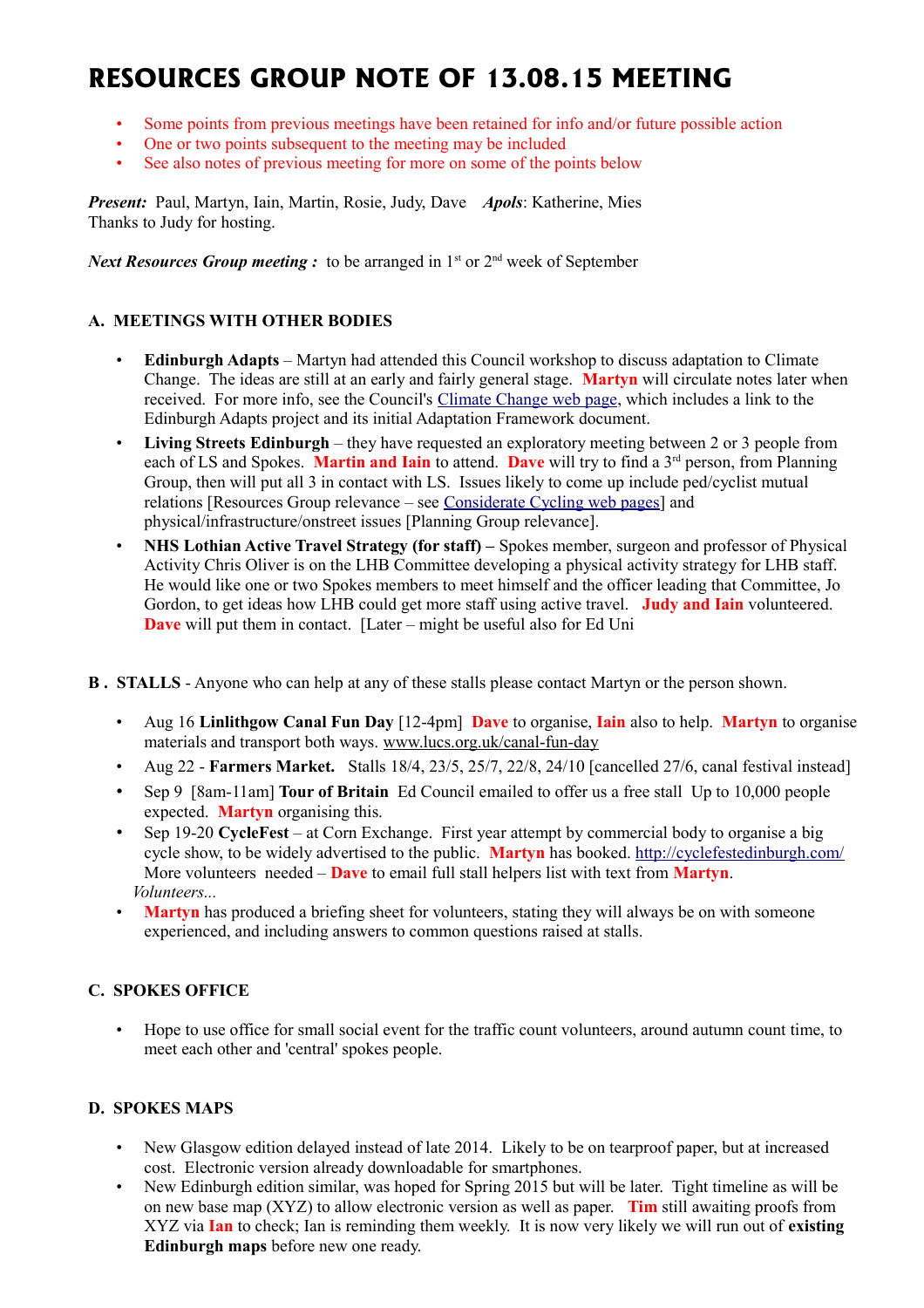# **E. ONLINE JOINING AND RENEWAL**

• **Clair**, computing adviser at Ed Uni, looking into options, including full membership software (e.g. Wild Apricot) or a simpler system which would allow online data entry for subsequent auto or manual entry into existing Access software.

# **F. SPOKES STATUS**

• AGM agreed set up working group of Paul, Ian, Sandy, Dave [with power to coopt others] to progress Spokes becoming a SCIO [http://www.scvo.org.uk/setting-up-a-charity/decide-on-a-structure/scottish](http://www.scvo.org.uk/setting-up-a-charity/decide-on-a-structure/scottish-charitable-incorporated-organisation/)[charitable-incorporated-organisation/](http://www.scvo.org.uk/setting-up-a-charity/decide-on-a-structure/scottish-charitable-incorporated-organisation/) **Dave** to organise meeting.

# **G. MOTORIST AWARENESS CAMPAIGN – DRIVERS' CYCLE AWARENESS VIDEO**

- Bryce has set up a Spokes site on YouTube and loaded this and other spokes-related videos onto it. The link is [https://www.youtube.com/channel/UCMXOa8J6lSRh7aYiZ1vN4Wg.](https://www.youtube.com/channel/UCMXOa8J6lSRh7aYiZ1vN4Wg) It is easy for us to log in and edit the wording on the site.
- Dave has set up a videos page on our website, with links to Bryce's videos click the *videos* tab or go straight to *[www.spokes.org.uk/videos](http://www.spokes.org.uk/videos)*. This is not being specially publicised until the driver awareness video and leaflet are complete. Note that is is not possible on Youtube to reload a video with the same link as the previous one, but we can put the latest video link onto the above web page when it changes.
- A flyer [A4 folded to A5] will accompany the video and give the above website link. This will be (at least initially) our main means of getting the video around. The flyer will go in a spokes mailout to all orgs and members [approx 3000]. We will also (then or later) send to other relevant orgs on the list drawn up last year – e.g. all driving schools + keep some for stalls, etc. So total order  $4000/5000$ .
- David Gardiner of Laidback Bikes and Vantage Creative now working on producing the leaflet. **Mies** liaising with David and with Bryce on the video, to finalise to a state suitable for trial as below. The current versions will be used if leaflet not further updated soon.
- **Edinburgh and West Lothian sixth form pre-driver sessions** August 25-27 (WL) and Sept 28-Oct 1 (Edinburgh). Donald Urquhart organising cycling speakers for the former, Mark Symonds for the latter. **Martin** will go to the WL sessions (liaising with Donald and Brian Curtis), possibly Martyn the Edinburgh ones. The latest version of video and leaflet will be used, explaining to students that they are draft and we are looking for feedback. Therefore we will used B/W prints of the leaflet as coloured ones [Copyshop] would be 60p each for 100 copies whereas B/W virtually free printed by Dave. **Martin** to let Dave know how many B/W needed and **Dave** to print [*NB timescale getting short!*]
- Once we have feedback from the above we can also get comment from Fyfe's and finalise video and leaflet for the full commercial print-run. Publicity on Spokes website and in press will also await this.
- We discovered the website <https://www.driving-instructor.tv/>thanks to this article... [http://www.theguardian.com/environment/bike-blog/2014/nov/11/the-film-teaching-driving-instructors](http://www.theguardian.com/environment/bike-blog/2014/nov/11/the-film-teaching-driving-instructors-to-understand-cyclists)[to-understand-cyclists.](http://www.theguardian.com/environment/bike-blog/2014/nov/11/the-film-teaching-driving-instructors-to-understand-cyclists) Could try to get links to our materials on that site.

# **H. SPOKES PUBLIC MEETINGS**

- **Autumn meeting** [usually mid/late November]
	- *Topic:* '*Climate, Transport and Cycling*' to tie in with Paris summit in early December and worldwide marches/demonstrations, including Edinburgh 28 Nov and London 29 Nov.
	- Suggested speakers...
		- Alison Johnstone MSP *Climate, Transport & Cycling: how parliament and government are responding to the challenge*
		- **Dave Gorman**, Director of Social Responsibility and Sustainability *Climate, Transport and Cycling – how the University is responding to the challenge*
		- T**om Ballantine**, Stop Climate Chaos Scotland *Paris Summit and how Scotland is responding*
	- Mies will be away mid Oct-mid Nov, **Dave** to make initial contacts with the speakers, **Martin** to help further on, e.g. fixing premises and liasing with speakers over practical details nearer the time. **Mies** happy to give advice.
- **Spring 2016 meeting** [usually late March] Hustings mtg for the May Holyrood elections